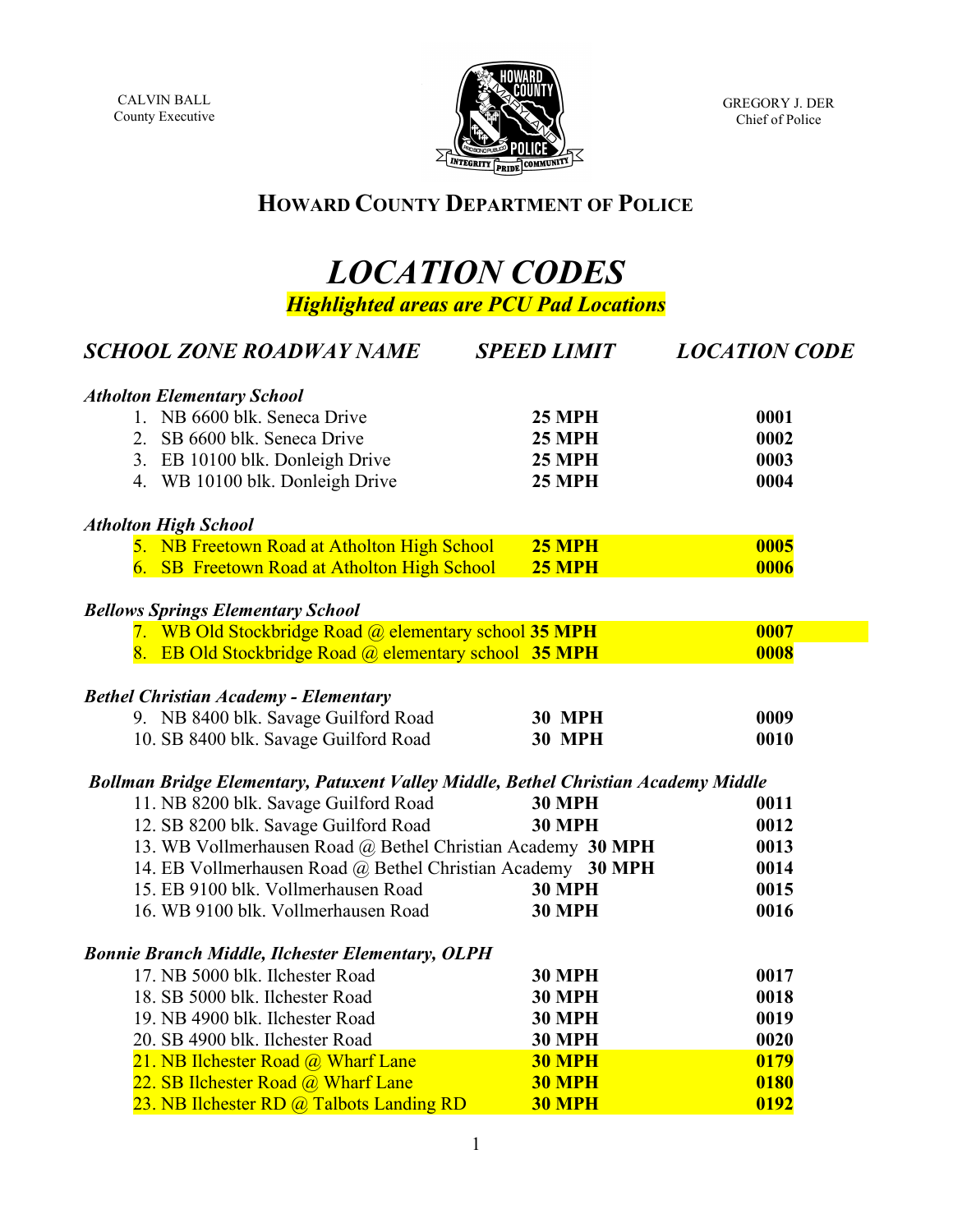| <b>Bryant Woods Elementary School</b>                      |               |      |
|------------------------------------------------------------|---------------|------|
| 24. NB 10400 blk. Green Mountain Circle                    | <b>25 MPH</b> | 0021 |
| 25. SB 10400 blk. Green Mountain Circle                    | <b>25 MPH</b> | 0022 |
| <b>Bushy Park Elementary School</b>                        |               |      |
| 26. EB 14000 blk. Carrs Mill Road                          | <b>30 MPH</b> | 0023 |
| 27. WB 14000 blk. Carrs Mill Road                          | <b>30 MPH</b> | 0024 |
| <b>Centennial High &amp; Burleigh Manor Middle</b>         |               |      |
| 28. NB 4300 blk. Centennial Lane                           | <b>35 MPH</b> | 0025 |
| 29. SB Centennial Lane @ Centennial Woods Ln               | <b>35 MPH</b> | 0026 |
| 30. NB Centennial @ Middle School                          | <b>35 MPH</b> | 0027 |
| 31. NB Centennial Lane @ Centennial Woods Ln               | <b>35 MPH</b> | 0162 |
| 32. EB Old Annapolis Road @ Waterford Drive                | <b>30 MPH</b> | 0202 |
| 33. WB Old Annapolis Road @ Whitworth Way                  | <b>30 MPH</b> | 0203 |
| <b>Centennial Lane Elementary</b>                          |               |      |
| 34. NB Centennial Lane @ Culverene Road                    | <b>35 MPH</b> | 0028 |
| 35. SB Centennial Lane @ Breconshire Road                  | <b>35 MPH</b> | 0029 |
| 36. NB Centennial Lane @ Breconshire Road                  | <b>35 MPH</b> | 0170 |
|                                                            |               |      |
| <b>Chapelgate Christian Academy</b>                        |               |      |
| 37. NB 2700 blk. Marriottsville Road                       | <b>45 MPH</b> | 0030 |
| 38. SB 2700 blk. Marriottsville Road                       | <b>45 MPH</b> | 0031 |
| 39. NB 2700 blk. Marriottsville Road                       | 45 MPH        | 0182 |
| 40. SB 2700 blk. Marriottsville Road                       | <b>45 MPH</b> | 0183 |
| <b>Clarksville Elementary / Riverhill High School</b>      |               |      |
| 41. NB 12100 blk. MD Rt. 108                               | <b>45 MPH</b> | 0032 |
| 42. SB MD Rt. 108 @ Broad Meadow Lane                      | <b>45 MPH</b> | 0033 |
| <b>Clarksville Middle / Pointers Run Elementary School</b> |               |      |
| 43. WB 6700 blk. Guilford Road                             | <b>40 MPH</b> | 0034 |
| 44. EB 6500 blk. Guilford Road                             | <b>40 MPH</b> | 0035 |
| <b>Clemmons Crossing Elementary School</b>                 |               |      |
| 45. EB 10300 blk. Quarterstaff Road                        | <b>30 MPH</b> | 0036 |
| 46. WB 10300 blk. Quarterstaff Road                        | <b>30 MPH</b> | 0037 |
| Columbia Academy                                           |               |      |
| 47. NB Old Columbia Rd near Riverwood Dr                   | <b>30 MPH</b> | 0038 |
| 48. SB Old Columbia Rd near Riverwood Dr                   | 30 MPH        | 0039 |
| <b>Cradlerock Elementary / Lake Elkhorn Middle</b>         |               |      |
| 49. EB 6600 blk. Cradlerock Way                            | <b>30 MPH</b> | 0040 |
| 50. WB 6700 blk. Cradlerock Way                            | <b>30 MPH</b> | 0041 |
| 51. NB Cradlerock Way @ Melting Shadows Ln                 | <b>30 MPH</b> | 0042 |
| 52. SB Cradlerock Way @ Cradlerock Farm Ct                 | <b>30 MPH</b> | 0043 |
|                                                            |               |      |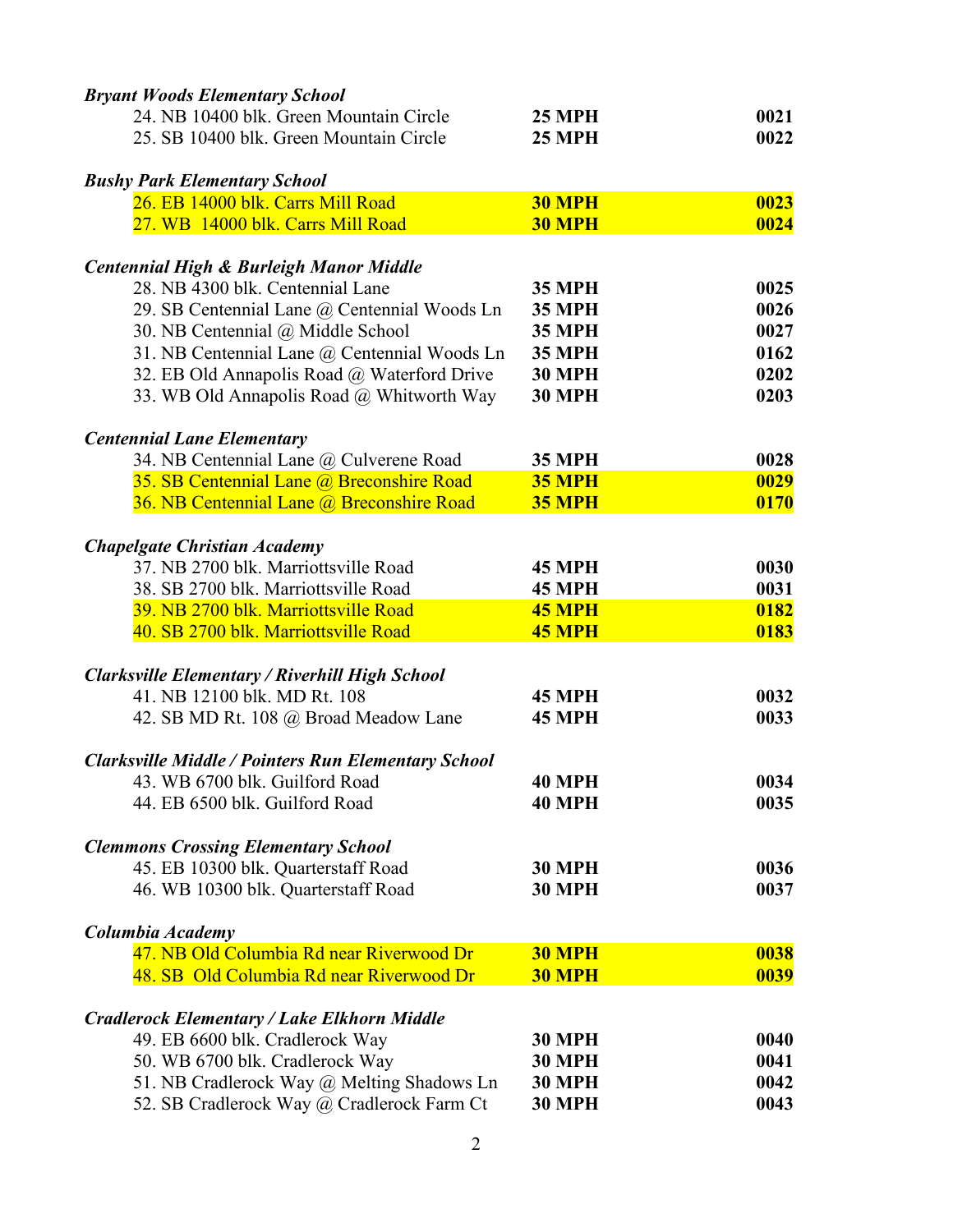| <b>Dayton Oaks Elementary</b>                                  |               |             |
|----------------------------------------------------------------|---------------|-------------|
| 53. NB Ten Oaks Road at Dayton Oaks Elementary 35 MPH          |               | 0044        |
| 54. SB Ten Oaks Road at Dayton Oaks Elementary 35 MPH          |               | 0045        |
| <b>Deep Run Elementary School</b>                              |               |             |
| 55. NB 6700 blk. Old Waterloo Road                             | <b>30 MPH</b> | 0046        |
| 56. SB 6700 blk. Old Waterloo Road                             | <b>30 MPH</b> | 0047        |
| 57. NB 6600 blk. Old Waterloo Road                             | <b>30 MPH</b> | 0175        |
|                                                                |               |             |
| <b>Ducketts Lane Elementary School</b>                         |               |             |
| 58. EB 6500 blk. Ducketts Lane                                 | <b>30 MPH</b> | 0171        |
| 59. WB 6500 blk. Ducketts Lane                                 | <b>30 MPH</b> | 0172        |
|                                                                |               |             |
| Dunloggin Middle / Northfield Elementary                       |               |             |
| 60. EB 9100 blk. Northfield Road                               | <b>25 MPH</b> | 0048        |
| 61. WB 9100 blk. Northfield Road                               | <b>25 MPH</b> | 0049        |
| 62. NB 4000 blk. Crescent Road                                 | <b>25 MPH</b> | 0050        |
| 63. SB 4000 blk. Crescent Road                                 | <b>25 MPH</b> | 0051        |
| 64. EB Gray Rock Drive @ Sunlit Passage                        | <b>30 MPH</b> | 0190        |
| 65. WB Gray Rock Drive @ Sunlit Passage                        | <b>30 MPH</b> | 0191        |
| 66. NB Columbia Road @ Smokey Wreath Way                       | <b>30 MPH</b> | 0204        |
| 67. SB Columbia Road @ Smokey Wreath Way                       | <b>30 MPH</b> | 0205        |
|                                                                |               |             |
| <b>Elkridge Elementary / Elkridge Landing Middle</b>           |               |             |
| 68. EB 7000 blk. Montgomery Road                               | <b>35 MPH</b> | 0052        |
| 69. WB 7100 blk. Montgomery Road                               | <b>35 MPH</b> | 0053        |
|                                                                |               |             |
| <b>Ellicott Mills Middle / Veteran Elementary</b>              |               |             |
| 70. EB Montgomery Road at Ellicott Mills Middle                | <b>40 MPH</b> | 0054        |
| 71. WB Montgomery Road at Ellicott Mills Middle                | <b>40 MPH</b> | 0055        |
|                                                                |               |             |
| Folly Quarter Middle / Triadelphia Ridge Elementary            |               |             |
| 72. EB 13500 blk. Triadelphia Road                             | <b>30 MPH</b> | 0056        |
| 73. WB Triadelphia Road at Folly Quarter Middle                | <b>30 MPH</b> | 0057        |
| 74. EB 13300 blk. Triadelphia Road                             | <b>30 MPH</b> | 0058        |
| 75. WB Triadelphia Road at Triadelphia Ridge Elementary 30 MPH |               | 0059        |
|                                                                |               |             |
| <b>Forest Ridge Elementary School</b>                          |               |             |
| 76. EB Gorman Road at Forest Ridge Elementary                  | <b>30 MPH</b> | 0060        |
| 77. WB Gorman Road at Forest Ridge Elementary                  | <b>30 MPH</b> | <b>0061</b> |
| 78. WB Gorman Road @ Eternal Rings Drive                       | <b>30 MPH</b> | 0160        |
| 79. EB Gorman Road @ Eternal Rings Drive                       | <b>30 MPH</b> | 0161        |
|                                                                |               |             |
| <b>Fulton Elementary / Lime Kiln Middle / Reservoir High</b>   |               |             |
| 80. EB MD Rt. 216 @ School Complex                             | <b>35 MPH</b> | 0062        |
| 81. WB MD Rt. 216 @ School Complex                             | <b>35 MPH</b> | 0063        |
|                                                                |               |             |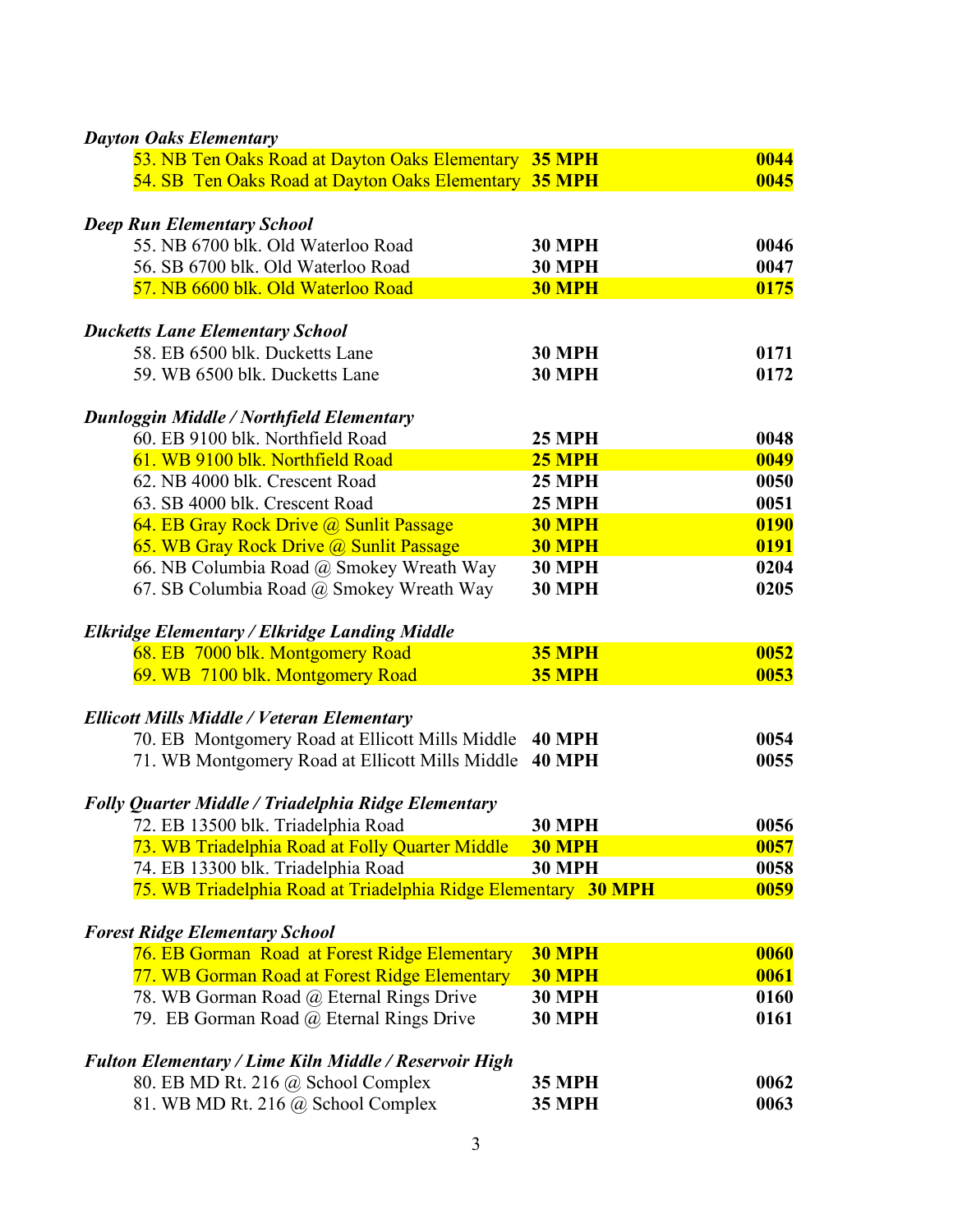| <b>Glenelg Country School</b>                                                  |               |      |
|--------------------------------------------------------------------------------|---------------|------|
| 82. EB Folly Quarter RD @ Glenelg Country School 40 MPH                        |               | 0064 |
| 83. W. Folly Quarter RD @ Glenelg Country School 40 MPH                        |               | 0065 |
| <b>Glenelg High School</b>                                                     |               |      |
| 84. EB Burntwoods RD @ Glenelg High                                            | <b>35 MPH</b> | 0066 |
| 85. WB Burntwoods RD @ Glenelg High                                            | <b>35 MPH</b> | 0067 |
| 86. NB 3400 blk. Sharp Road                                                    | <b>25 MPH</b> | 0068 |
| 87. SB 3400 blk. Sharp Road                                                    | <b>25 MPH</b> | 0069 |
|                                                                                |               |      |
| <b>Glenwood Middle School</b>                                                  |               |      |
| 88. NB MD Rt. 97 @ Glenwood Middle                                             | <b>45 MPH</b> | 0070 |
| 89. SB MD Rt. 97 @ Glenwood Middle                                             | <b>45 MPH</b> | 0071 |
|                                                                                |               |      |
| <b>Gorman Crossing Elementary / Murray Hill Middle</b>                         |               |      |
| 90. EB Skylark Blvd @ Winter Sun Road                                          | <b>30 MPH</b> | 0072 |
| 91. WB Skylark Blvd @ Winter Sun Road                                          | <b>30 MPH</b> | 0073 |
|                                                                                |               |      |
| <b>Guilford Elementary School</b>                                              |               |      |
| 92. NB Oakland Mills Road at Guilford Elementary 35 MPH                        |               | 0074 |
| 93. SB 7200 blk. Oakland Mills Road                                            | <b>35 MPH</b> | 0075 |
|                                                                                |               |      |
| <b>Great Star Drive</b>                                                        |               |      |
| 94. NB Great Star Dr @ Eastern Star Way                                        | <b>30 MPH</b> | 0076 |
| 95. SB Great Star Dr @ Western Star Run                                        | <b>30 MPH</b> | 0077 |
|                                                                                |               |      |
| <b>Hammond Middle / Hammond Elementary</b><br>96. EB 10500 blk. Graeloch Drive |               | 0078 |
|                                                                                | <b>25 MPH</b> |      |
| 97. WB 10500 blk. Graeloch Drive                                               | <b>25 MPH</b> | 0079 |
| 98. NB 8000 blk. Aladdin Drive                                                 | <b>25 MPH</b> | 0080 |
| 99. SB 8000 blk. Aladdin Drive                                                 | <b>25 MPH</b> | 0081 |
| <b>Hammond High School</b>                                                     |               |      |
| <b>EB</b> Guilford RD @ Hammond High<br><b>100.</b>                            | <b>35 MPH</b> | 0082 |
| WB. Guilford RD @ Hammond High<br><u>101.</u>                                  | <b>35 MPH</b> | 0083 |
|                                                                                |               |      |
| <b>Harpers Choice Middle</b>                                                   |               |      |
| NB Beaverkill Road @ Ruth Keeton Way<br>102.                                   | <b>25 MPH</b> | 0084 |
| 103.<br>SB Beaverkill Road @ Ruth Keeton Way                                   | <b>25 MPH</b> | 0085 |
|                                                                                |               |      |
| <b>Hollifield Station Elementary</b>                                           |               |      |
| 104.<br>EB Rogers Ave @ Patapsco Valley Dr.                                    | <b>35 MPH</b> | 0086 |
| 105.<br>WB Rogers Ave @ Patapsco Valley Dr.                                    | <b>35 MPH</b> | 0087 |
| EB 8600 blk. Stonehouse Drive<br>106.                                          | <b>25 MPH</b> | 0088 |
| 107.<br>WB 8700 blk. Stonehouse Drive                                          | <b>25 MPH</b> | 0089 |
| 108.<br>WB 8600 blk. Stonehouse Drive                                          | <b>25 MPH</b> | 0157 |
| 109.                                                                           |               |      |

4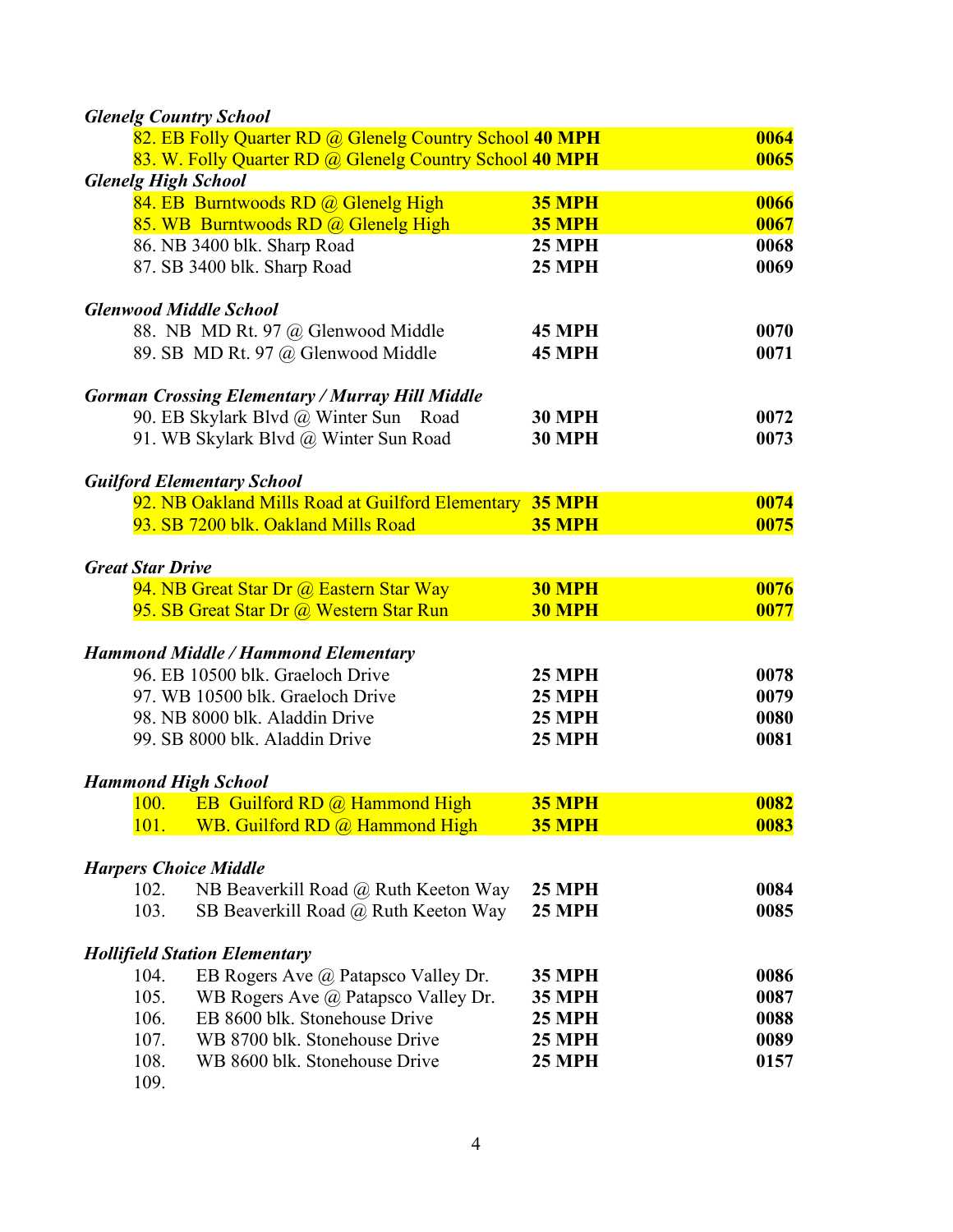| <b>Howard High</b>       |                                                    |               |      |
|--------------------------|----------------------------------------------------|---------------|------|
| 110.                     | EB Old Annapolis Road @ School                     | <b>40 MPH</b> | 0090 |
| 111.                     | WB Old Annapolis Road @ School                     | <b>40 MPH</b> | 0091 |
|                          |                                                    |               |      |
|                          | <b>Jeffers Hill Elementary School</b>              |               |      |
| 112.                     | NB 6000 blk. Tamar Drive                           | <b>25 MPH</b> | 0092 |
| 113.                     | SB 5900 blk. Tamar Drive                           | <b>25 MPH</b> | 0093 |
| 114.                     | WB 6000 blk. Majors Lane                           | <b>25 MPH</b> | 0094 |
| 115.                     | EB 9100 blk. Old Montgomery Road                   | <b>25 MPH</b> | 0164 |
| 116.                     | WB 9100 blk. Old Montgomery Road                   | <b>25 MPH</b> | 0165 |
|                          | <b>Laurel Woods Elementary</b>                     |               |      |
| 117.                     | SB N. Laurel Rd @ Covered Wagon Dr.                | <b>25 MPH</b> | 0095 |
| 118.                     | NB N. Laurel Rd @ Old Lantern Way                  | <b>25 MPH</b> | 0096 |
| <b>119.</b>              | EB N. Laurel Rd @ Washington Ave                   | <b>25 MPH</b> | 0198 |
| <b>Lisbon Elementary</b> |                                                    |               |      |
| 120.                     | EB Frederick Road @ Lisbon Elementary              | <b>35 MPH</b> | 0097 |
| 121.                     | WB Frederick Road @ Lisbon Elementary              | <b>35 MPH</b> | 0098 |
|                          |                                                    |               |      |
|                          | <b>Long Reach High School</b>                      |               |      |
| 122.                     | NB 6100 blk. Old Dobbin Road                       | <b>30 MPH</b> | 0099 |
| 123.                     | SB 6100 blk. Old Dobbin Road                       | 30 MPH        | 0100 |
| 124.                     | EB Tamar Dr. @ Old Dobbin Road                     | <b>30 MPH</b> | 0101 |
| 125.                     | WB Tamar Dr. @ Autumn Ridge                        | <b>30 MPH</b> | 0102 |
| 126.                     | EB Tamar Dr @ Autumn Ridge                         | <b>30 MPH</b> | 0181 |
| 127.                     | EB Tamar Dr @ Foreland Garth                       | <b>30 MPH</b> | 0195 |
| 128.                     | <b>WB Tamar Dr @ Foreland Garth</b>                | <b>30 MPH</b> | 0196 |
|                          | <b>Longfellow Elementary School</b>                |               |      |
| 129.                     | EB 5400 blk. Hesperus Dr.                          | <b>25 MPH</b> | 0103 |
| 130.                     | WB 5400 blk. Hesperus Dr.                          | <b>25 MPH</b> | 0104 |
|                          | <b>Manor Woods Elementary School</b>               |               |      |
| 131.                     | EB Frederick Rd at Manor Woods Elementary 40 MPH   |               | 0105 |
| 132.                     | WB Frederick Rd at Manor Woods Elementary 40 MPH   |               | 0106 |
|                          | <b>Marriotts Ridge High / Mount View Middle</b>    |               |      |
| 133.                     | SB 12100 blk. Woodford Dr                          | <b>30 MPH</b> | 0107 |
| 134.                     | EB Old Frederick Rd at Marriotts Ridge High 40 MPH |               | 0108 |
| 135.                     | WB Old Frederick Rd at Marriotts Ridge High 40 MPH |               | 0109 |
|                          |                                                    |               |      |
|                          | <b>Mayfield Woods Middle</b>                       |               |      |
| 136.                     | EB 7900 blk. Mayfield Ave                          | <b>30 MPH</b> | 0110 |
| 137.                     | WB 7800 blk. Mayfield Ave                          | <b>30 MPH</b> | 0111 |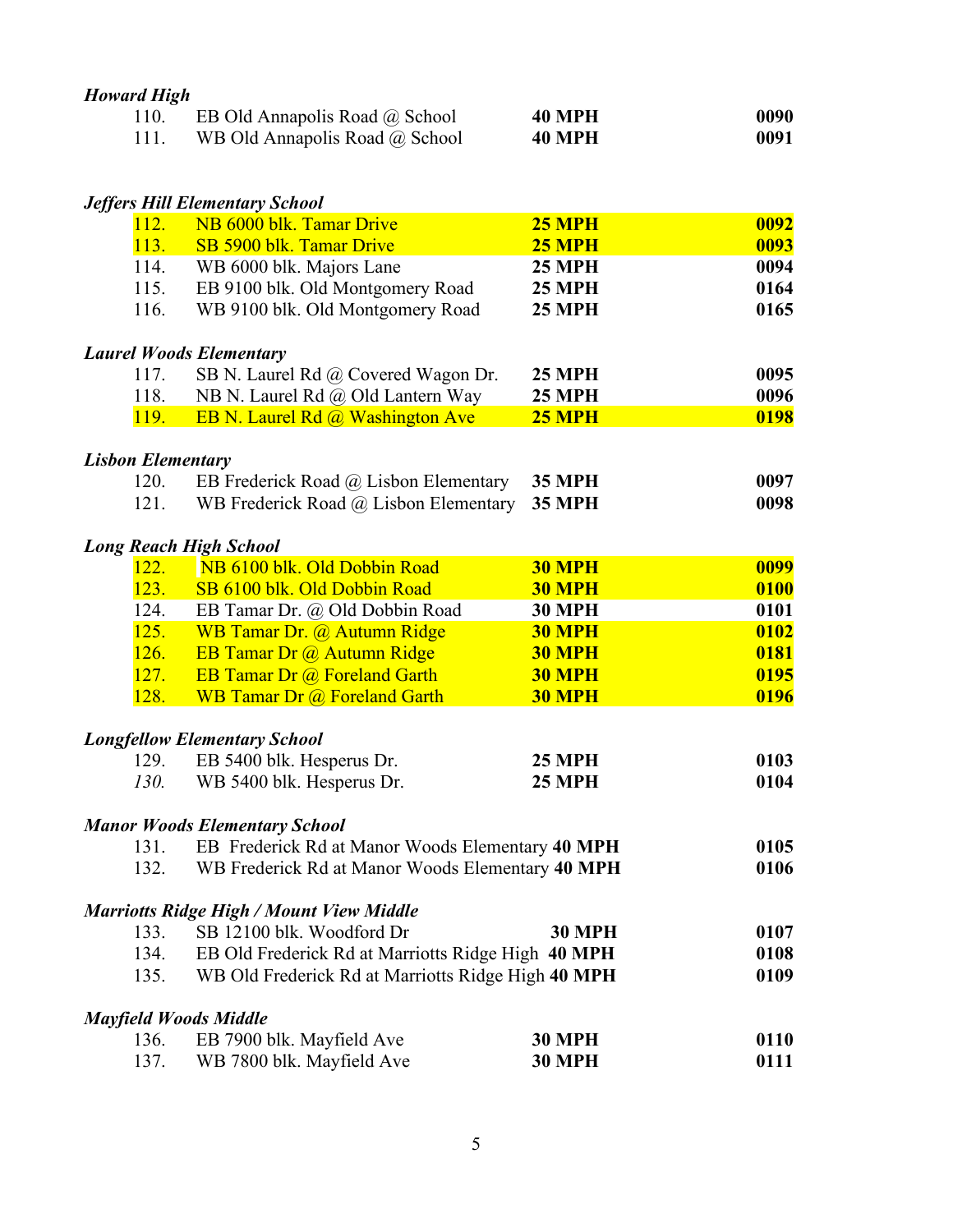|                        | Mt. Airy Bible Academy                                |               |      |
|------------------------|-------------------------------------------------------|---------------|------|
| 138.                   | EB 16800 blk. Old Frederick Road                      | <b>50 MPH</b> | 0112 |
| 139.                   | WB 16800 blk. Old Frederick Road                      | <b>50 MPH</b> | 0113 |
|                        | Mt. Hebon High School                                 |               |      |
| 140.                   | EB 9500 blk. Old Frederick Road                       | <b>40 MPH</b> | 0114 |
| 141.                   | WB 9400 blk. Old Frederick Road                       | <b>40 MPH</b> | 0115 |
| 142.                   | NB St. Johns Ln at Old St. Johns Ln                   | <b>30 MPH</b> | 0168 |
| 143.                   | SB St. Johns Ln at Old St. Johns Ln                   | <b>30 MPH</b> | 0169 |
|                        | <b>Oakland Mills Middle / High</b>                    |               |      |
| 144.                   | EB 9500 blk. Kilimanjaro Road                         | <b>25 MPH</b> | 0116 |
| 145.                   | WB 9400 blk. Kilimanjaro Road                         | <b>25 MPH</b> | 0117 |
| 146.                   | WB 5600 blk. Thunderhill Road                         | <b>25 MPH</b> | 0118 |
| 147.                   | EB 9600 blk. Santiago Road                            | <b>25 MPH</b> | 0119 |
| 148.                   | EB Kilimanjaro RD at Pamplona RD                      | <b>25 MPH</b> | 0176 |
| <b>149.</b>            | <b>WB Kilimanjaro RD at Good Lion</b>                 | <b>25 MPH</b> | 0177 |
| 150.                   | EB Kilimanjaro RD at Macomber LN                      | <b>25 MPH</b> | 0178 |
| 151.                   | <b>WB Kilimanjaro RD at Oakland Mills HS</b>          | <b>25 MPH</b> | 0187 |
| <b>Patapsco Middle</b> |                                                       |               |      |
| 152.                   | EB 8800 blk. Old Frederick Road                       | <b>25 MPH</b> | 0120 |
| 153.                   | WB 8800 blk. Old Frederick Road                       | <b>25 MPH</b> | 0121 |
|                        | <b>Phelps Luck Elementary School</b>                  |               |      |
| 154.                   | EB 5300 blk. High Tor Hill                            | <b>25 MPH</b> | 0122 |
| 155.                   | WB 5300 blk. High Tor Hill                            | <b>25 MPH</b> | 0123 |
| 156.                   | NB 5400 blk. Phelps Luck Drive                        | <b>25 MPH</b> | 0200 |
| 157.                   | SB 5400 blk. Phelps Luck Drive                        | <b>25 MPH</b> | 0201 |
| <b>Phillips School</b> |                                                       |               |      |
| 158.                   | WB Whiskey Bottom Rd at Phillips School 35 MPH        |               | 0124 |
| 159.                   | EB Whiskey Bottom Rd at Phillips School 35 MPH        |               | 0125 |
| 160.                   | <b>WB Whiskey Bottom Rd at Phillips School 35 MPH</b> |               | 0185 |
|                        | <b>Rockburn Elementary</b>                            |               |      |
| 161.                   | <b>EB Montgomery Rd at Rockburn Elementary 35 MPH</b> |               | 0126 |
| 162.                   | WB Montgomery Rd at Rockburn Elementary 35 MPH        |               | 0127 |
|                        | <b>Running Brook Elementary School</b>                |               |      |
| 163.                   | NB 5200 blk. West Running Brook Rd                    | <b>25 MPH</b> | 0128 |
| 164.                   | SB 5200 blk. West Running Brook Rd                    | <b>25 MPH</b> | 0129 |
|                        |                                                       |               |      |
|                        | <b>St. Augustine School</b>                           |               |      |
| 165.                   | NB 6000 blk. Old Washington Rd                        | <b>30 MPH</b> | 0130 |
| 166.                   | SB 5900 blk. Old Washington Rd                        | <b>30 MPH</b> | 0131 |
| 167.                   | NB Old Washington Rd @ MD International School 30 MPH |               | 0197 |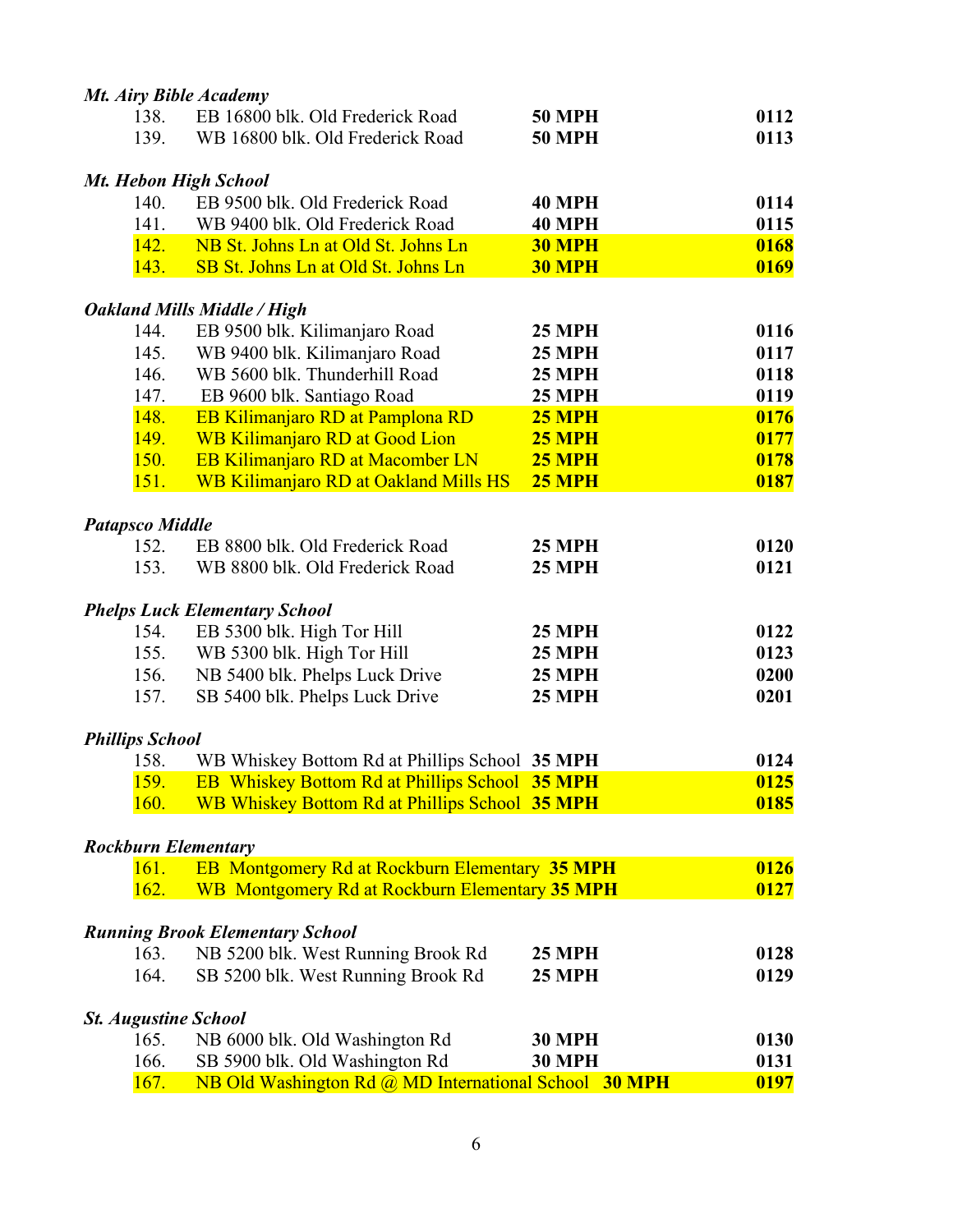|                         | <b>St. Johns Lane Elementary School</b>                                   |               |      |
|-------------------------|---------------------------------------------------------------------------|---------------|------|
| 168.                    | NB St. Johns Ln at St. Johns Elementary                                   | <b>30 MPH</b> | 0132 |
| 169.                    | SB St. Johns Ln at St. Johns Elementary                                   | <b>30 MPH</b> | 0133 |
|                         |                                                                           |               |      |
|                         | <b>St. Johns Parish Day School</b>                                        |               |      |
| 170.                    | EB Frederick RD @St. Johns Parish Day School 35 MPH                       |               | 0134 |
| 171.                    | WB Frederick RD @ St. Johns Parish Day School 35 MPH                      |               | 0135 |
| <b>St. Louis School</b> |                                                                           |               |      |
| 172.                    | WB 6300 blk. Ten Oaks Road                                                | <b>40 MPH</b> | 0136 |
| 173.                    | NB 12500 blk. Clarksville Pike                                            | <b>35 MPH</b> | 0137 |
| 174.                    | SB 12400 blk. Clarksville Pike                                            | <b>35 MPH</b> | 0138 |
| 175.                    | EB 6300 blk. Ten Oaks Road                                                | <b>40 MPH</b> | 0163 |
|                         |                                                                           |               |      |
|                         | <b>St. Paul's Resurrection School</b>                                     |               |      |
| 176.                    | NB 3300 blk. North Chatham Road                                           | <b>25 MPH</b> | 0139 |
| 177.                    | SB 3100 blk. North Chatham Road                                           | <b>25 MPH</b> | 0140 |
|                         | <b>Stevens Forest Elementary School</b>                                   |               |      |
| 178.                    | NB Stevens Forest Rd at Stevens Forest Elementary 30 MPH                  |               | 0141 |
| 179.                    | SB Stevens Forest Rd at Stevens Forest Elementary 30 MPH                  |               | 0142 |
|                         |                                                                           |               |      |
|                         | <b>Swansfield Elementary School</b>                                       |               |      |
| <b>180.</b>             | NB Cedar Ln at Swansfield Elementary                                      | <b>30 MPH</b> | 0143 |
| 181.                    | SB Cedar Ln at Swansfield Elementary                                      | <b>30 MPH</b> | 0144 |
|                         |                                                                           |               |      |
|                         | <b>Talbott Springs Elementary School</b>                                  |               | 0145 |
| 182.<br>183.            | EB Whiteacre Rd at Talbott Springs Elementary 25 MPH                      |               | 0146 |
|                         | WB Whiteacre Rd at Talbott Springs Elementary 25 MPH                      |               |      |
|                         | <b>Thomas Viaduct Middle School &amp; Hanover Hills Elementary School</b> |               |      |
| 184.                    | <b>NB Banbury Drive at Thomas Viaduct Middle</b>                          | <b>25 MPH</b> | 0173 |
| 185.                    | <b>SB</b> Banbury Drive at Thomas Viaduct Middle                          | <b>25 MPH</b> | 0174 |
| 186.                    | <b>EB Saint Margarets Blvd near Southmoor Street</b>                      | <b>25 MPH</b> | 0193 |
| 187.                    | <b>WB Saint Margarets Blvd near Southmoor Street</b>                      | <b>25 MPH</b> | 0194 |
|                         |                                                                           |               |      |
|                         | <b>Thunderhill Elementary School</b>                                      |               |      |
| 188.                    | NB 9300 blk. Mellonbrook Road                                             | <b>25 MPH</b> | 0147 |
| 189.                    | SB 9300 blk. Mellonbrook Road                                             | <b>25 MPH</b> | 0148 |
| <b>Trinity School</b>   |                                                                           |               |      |
| <b>190.</b>             | <b>EB Landing Rd @ Grovemont Drive</b>                                    | <b>30 MPH</b> | 0188 |
| <b>191.</b>             | WB Landing Rd @ Grovemont Drive                                           | <b>30 MPH</b> | 0189 |
|                         |                                                                           |               |      |